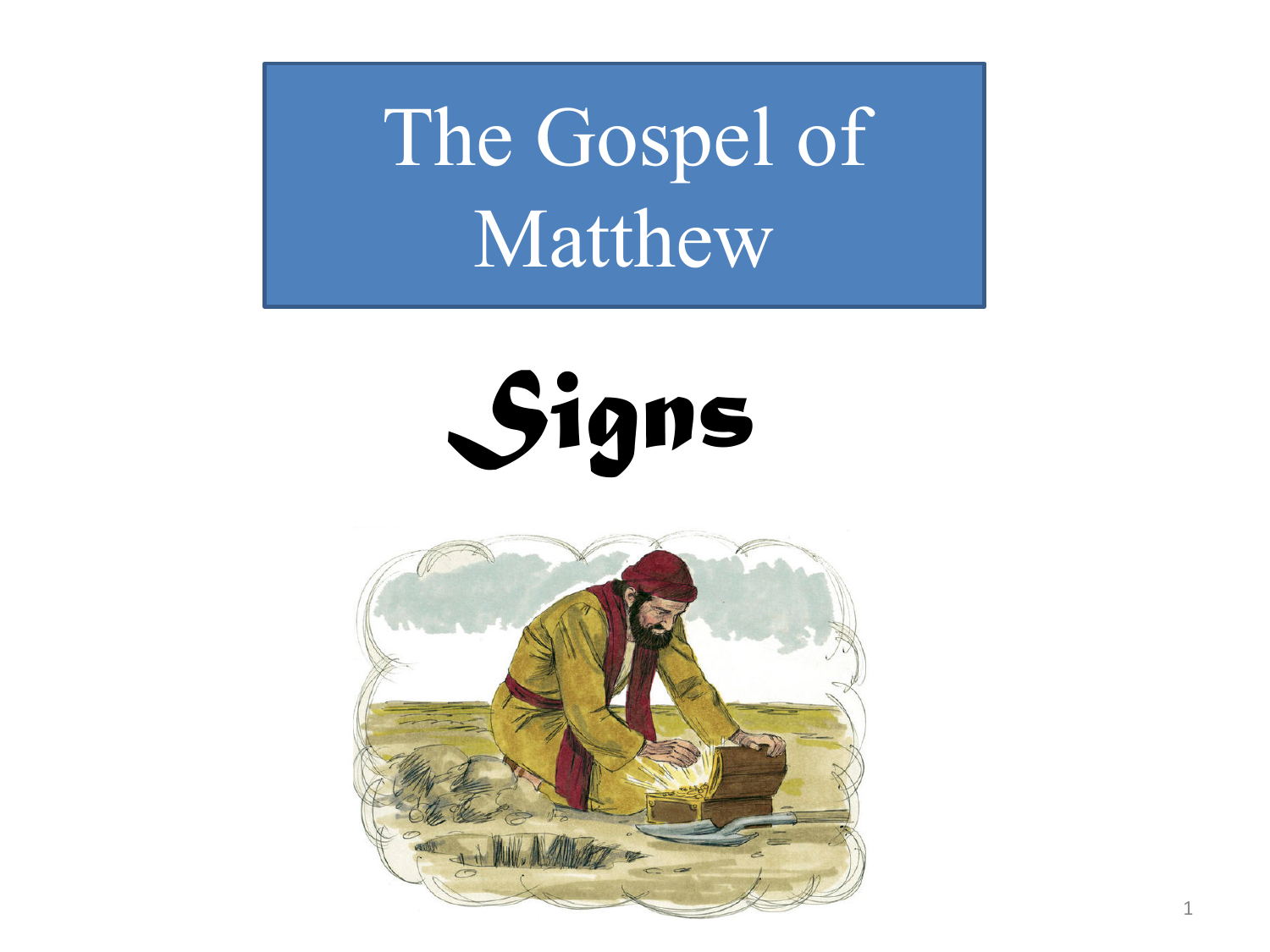- **Vs. 1**  The story picks up some time after the birth of Jesus up to two years after the fact. There are no shepherds, no stable or manger scene from the earlier part of the story that **Luke** tells of in **his** gospel. Instead, this writer sets up his part of the story by locating us in time – "…*during the time of King Herod*". There was a line of "Herods" starting with Herod the Great.
- Herod the Great, was perhaps the greatest builder that the Jews had ever seen. But his great public works buildings, including additions to the temple were completely wrapped up in his own gigantic ego. He was trying to build a city that was worthy of himself! Otherwise he was a brutal, paranoid psychopath who felt entitled to his kingly throne - so much so that he had one of his wives and two, possibly three, of his sons executed for suspicion of plotting against him. He wanted to be a popular king but he was not, due to his lineage which included Moabite blood (Esau). He was definitely an outsider among the Jews in Jerusalem. When he erected a large Roman eagle at the entrance to the temple, a couple of priests induced a group of about 40 students to tear it down. They were all executed!
- There seems to be agreement from historians that this is the Herod that is being spoken of at the beginning of Matthew 2 when the Magi from the east stop in to inquire if Herod has any insight into this celestial phenomenon.
- Later in the chapter, after it says Herod died, the one to succeed him upon the throne was "Archelaus", Herod's son.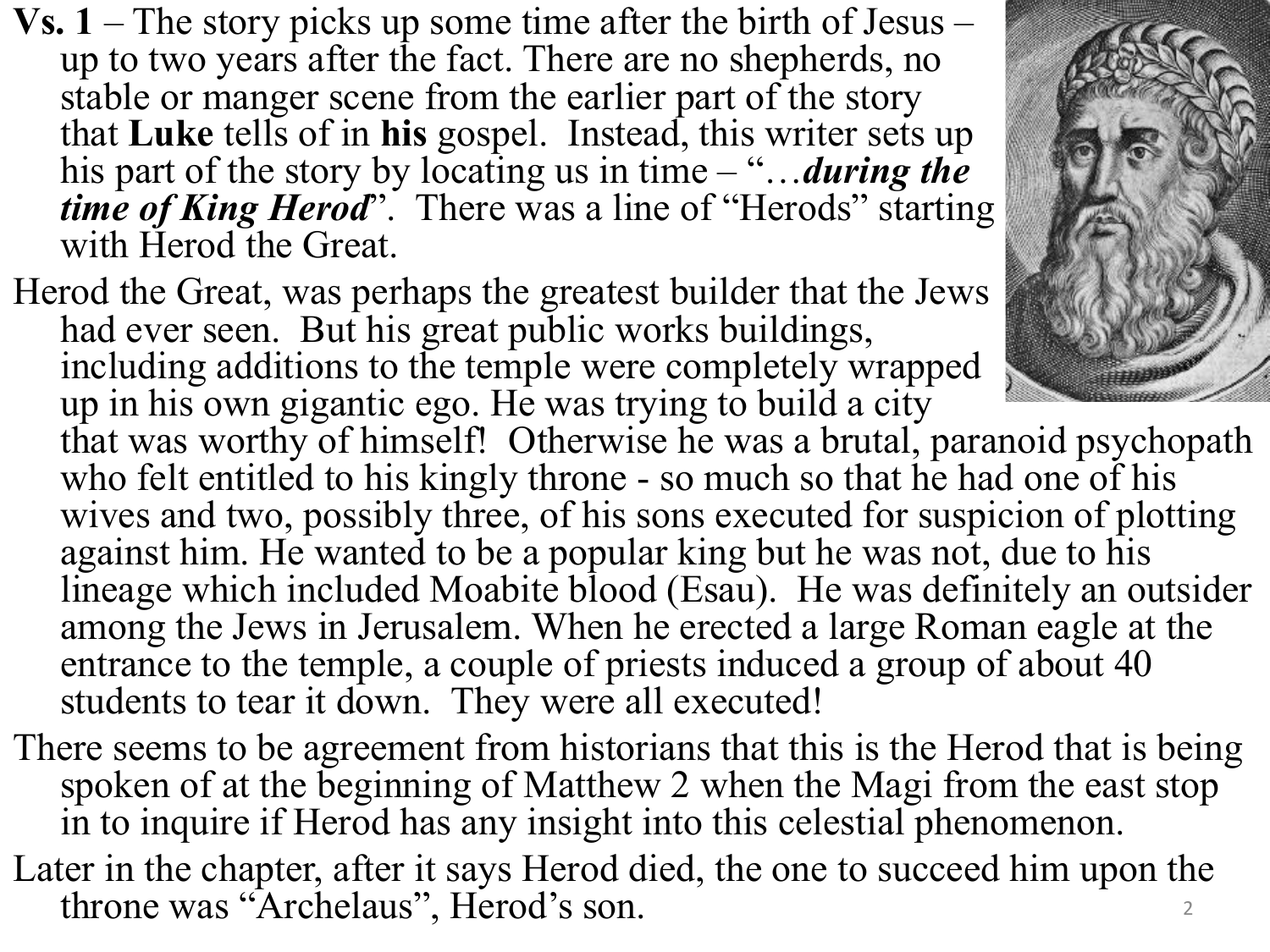Herod Archelaus took over the majority of the throne of Palestine after his father died. After Herod the Great died, Caesar Augustus, the Roman emperor, split the kingdom into four realms, with Herod Ar**chelaus** getting the lions share and his brothers and (even a sister) getting smaller realms. Archelaus ruled 9 years, from BC – AD 6. He took up where his father has left off. He killed all the males of the previous kingly dynasty so that there was no possibility of an insurrection. Later, a mob of thousands were congregated at the temple in Jerusalem to protest his policies and brutality. After they killed his emissaries, he sent

in the army and around 3000 were massacred that day!

Due to this king's paranoia, Joseph was warned in a dream to stay far from Jerusalem, so they settled in the north at Nazareth, about 65 miles from Jerusalem, which was a rather long distance in those days, because it had to be walked or ridden atop a beast of burden.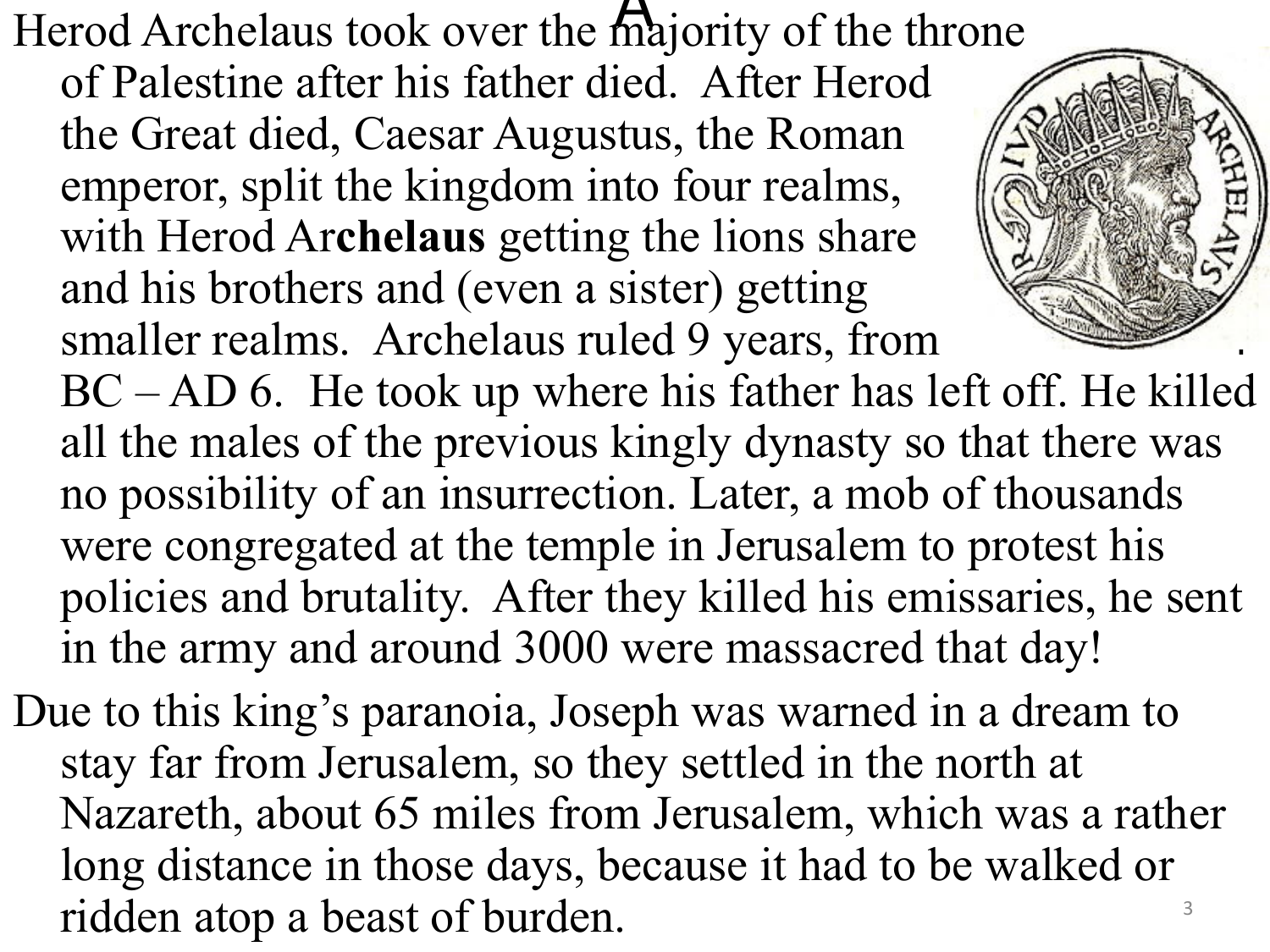- We don't know how many. Three gifts are specifically named so it is assumed there are 3 magi who each gave one gift. Possibly from modern day Iran or Iraq. Maybe further but doubtful.
- It is likely that these men practice a religion called Zoroastrianism. Ahura<br>Mazda their god, shared many similarities with Yahweh. He was the an allgood "father" of Asha, or **wisdom, truth, justic**e, and **order**. He opposed Drui, or, falsehood and deceit). There was no evil in Ahura Mazda. He is revealed through 6 divine sparks or, Amesha Spenta, the "divine sparks" that appear in the Gathic *Yasna* 47.1 are:
- 1~"[Good] Purpose"
- 2~"[Best] Truth/Righteousness"
- 3~"[Desirable] Dominion"
- $4 \sim$ "[Holy] Devotion"
- 5~"Wholeness"
- 6~"Immortality"

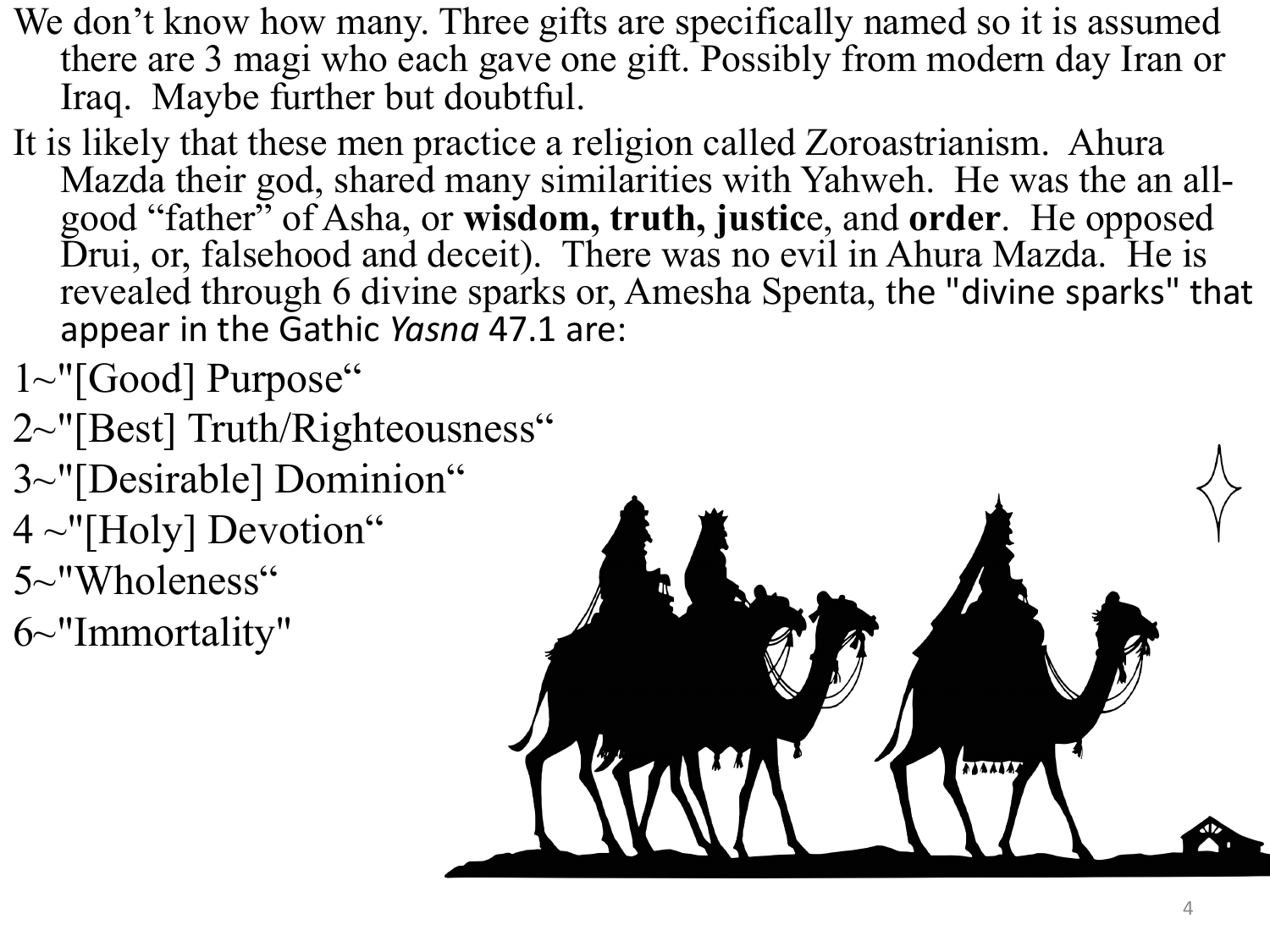Astrology was a part of Zoroastrianism, not officially, but was part of

the culture of Persia and was practiced by those that had a head for the calculations it required. There is no explanation for how they could see a moving star, or comet, or some unexplainable (supernatural?) light, and conclude that it was indicating the



time and location of birth of the Promised One! How could they even know about the Promised One unless they had studied Judaism?! It just defies a logical explanation that they were so sure of this that they went through extensive (and expensive) preparations for a long and dangerous journey to personally see this great event!

They almost certainly traveled in a caravan with many servants, soldiers, and herdsman as befitting men of their stature – enough manpower to protect themselves from bands of bandits. I believe this was an *expedition*!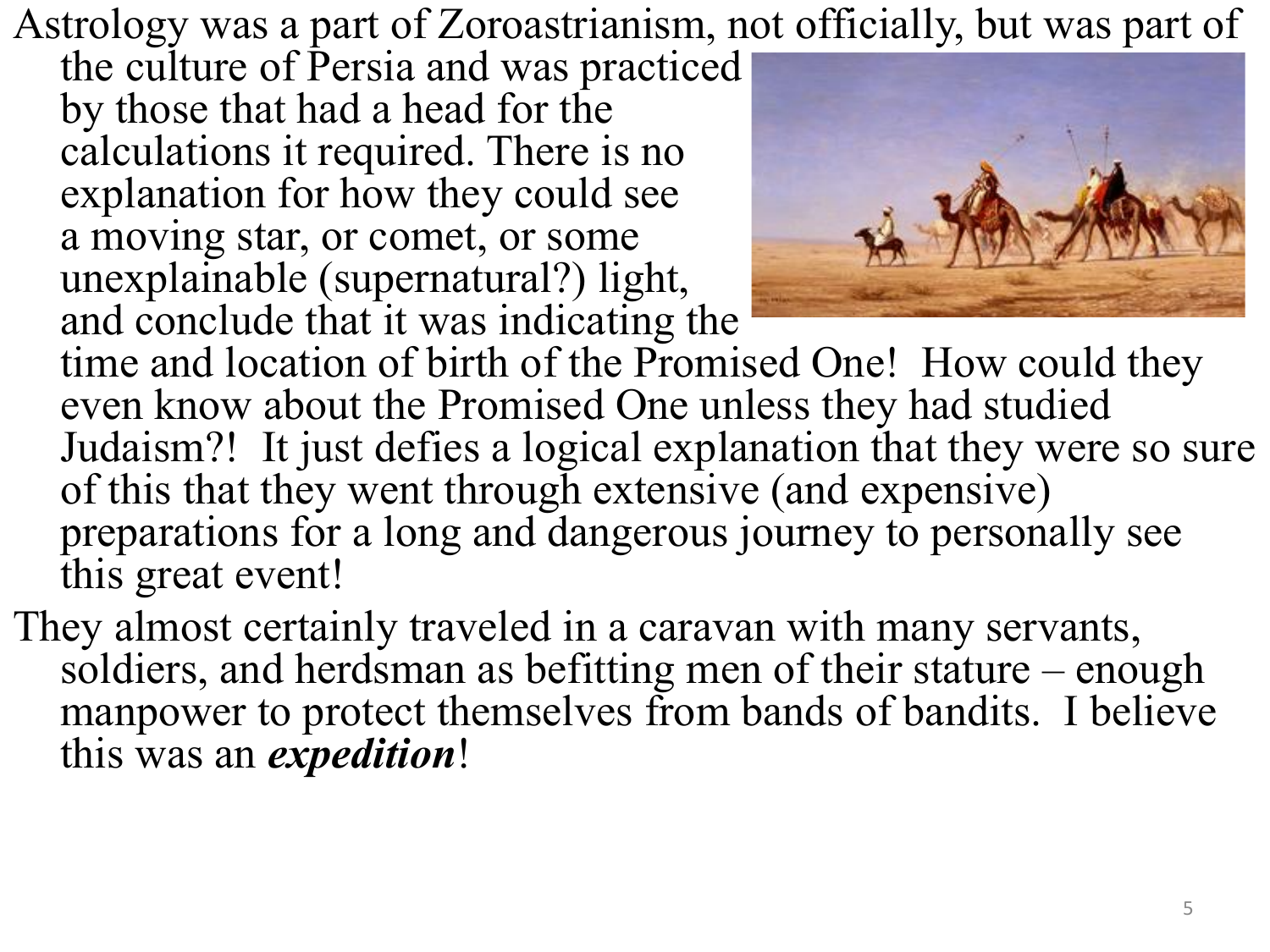**Vs. 2** – "*Where is He who has been born king of the Jews?*" Don't you think this is a strange and ill-advised question to ask a sitting king who was completely paranoid that everyone wanted to take his throne away! If God had purposefully revealed this part of His plan to them, why didn't He reveal that they should also avoid the king, who by this time would have been Herod Archelaus, son of Herod the Great and *more than* his equal in suspicion and brutality against his perceived enemies.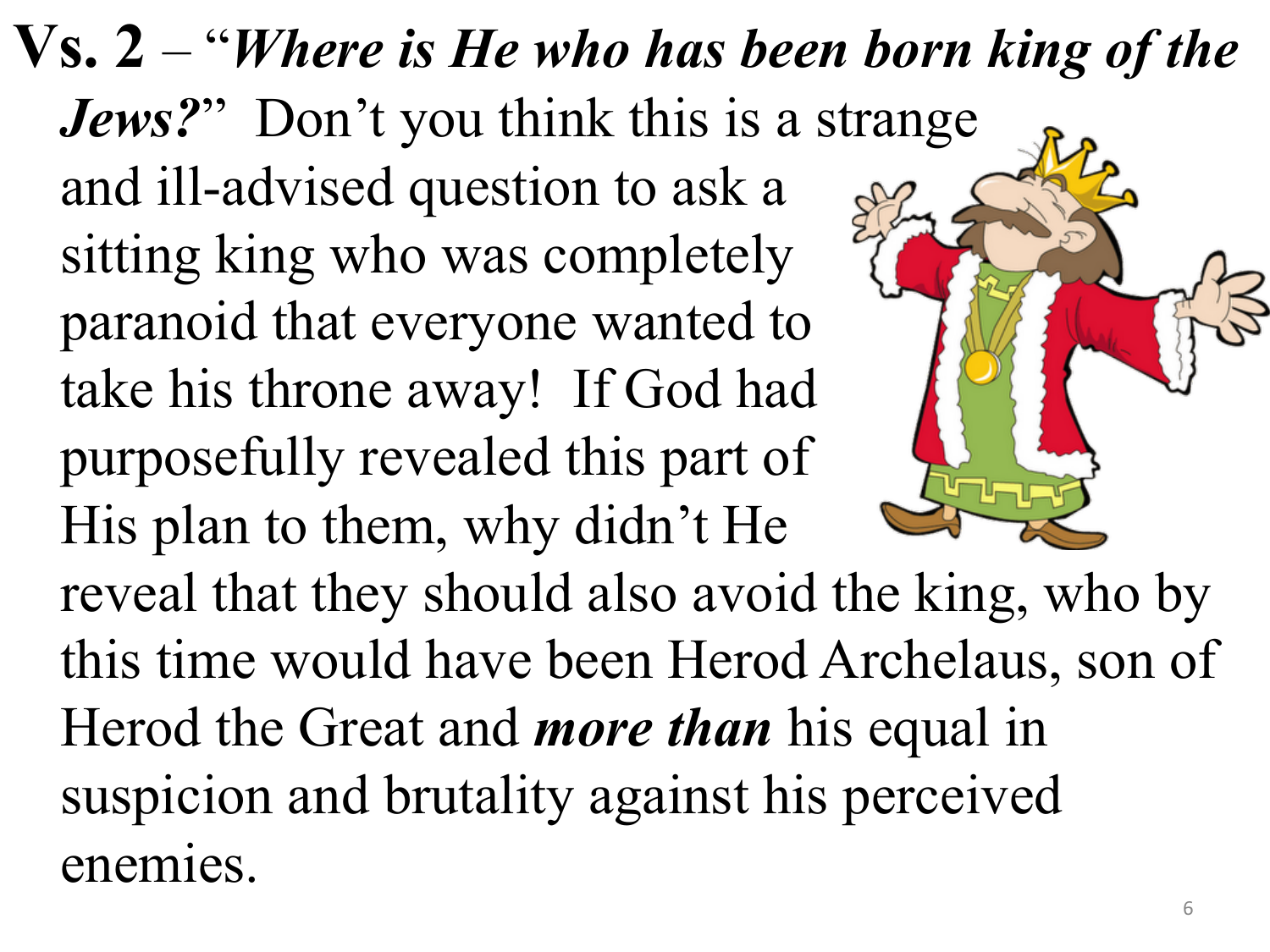Vs 2b - "*We … have come to worship Him*" They knew this child was somehow divine. No one would worship a child, or even travel a great distance to pay homage to one to whom the  $\bullet$   $\bullet$ crown was promised – especially a king to  $\epsilon$ a kingdom that was a conquered vassal of the greater kingdom of Rome! It just wouldn't be that big of a deal! These men, however knew this wasn't just the average run- ofthe-mill birth of a future king of an unimpressive and small nation. This was something entirely different, and they possessed absolute certainty of this fact.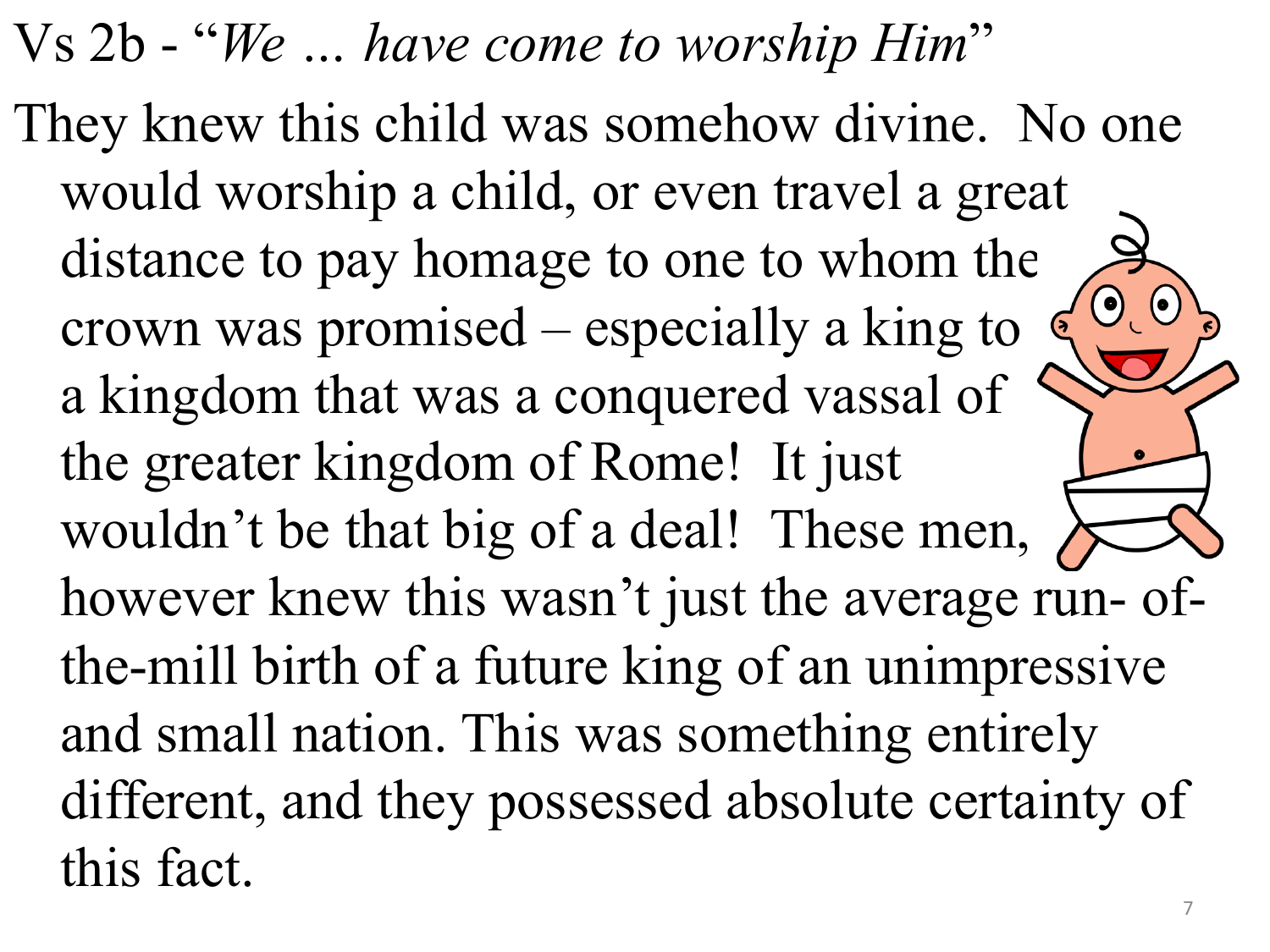## **Vs. 3** – "*When Herod heard this, he was disturbed, and all Jerusalem with him*."

I think that the Jews were disturbed for a different reason than Herod Archelaus. The Jews had been hoping for and trying to advance this moment. They didn't like Herod and they did not like Roman dominance. They

were looking intently for their God-<br>promised Deliverer who would free



them and lead them into world conquest! However, they dared not celebrate yet! But it sent the Jews into a high alert and cautious hope!

Herod, for his part, was filled with dread! Think of the arrogance of a man who knew of the coming Messiah as the focus of God's plan, yet would stop at nothing to oppose this great purpose of Almighty God.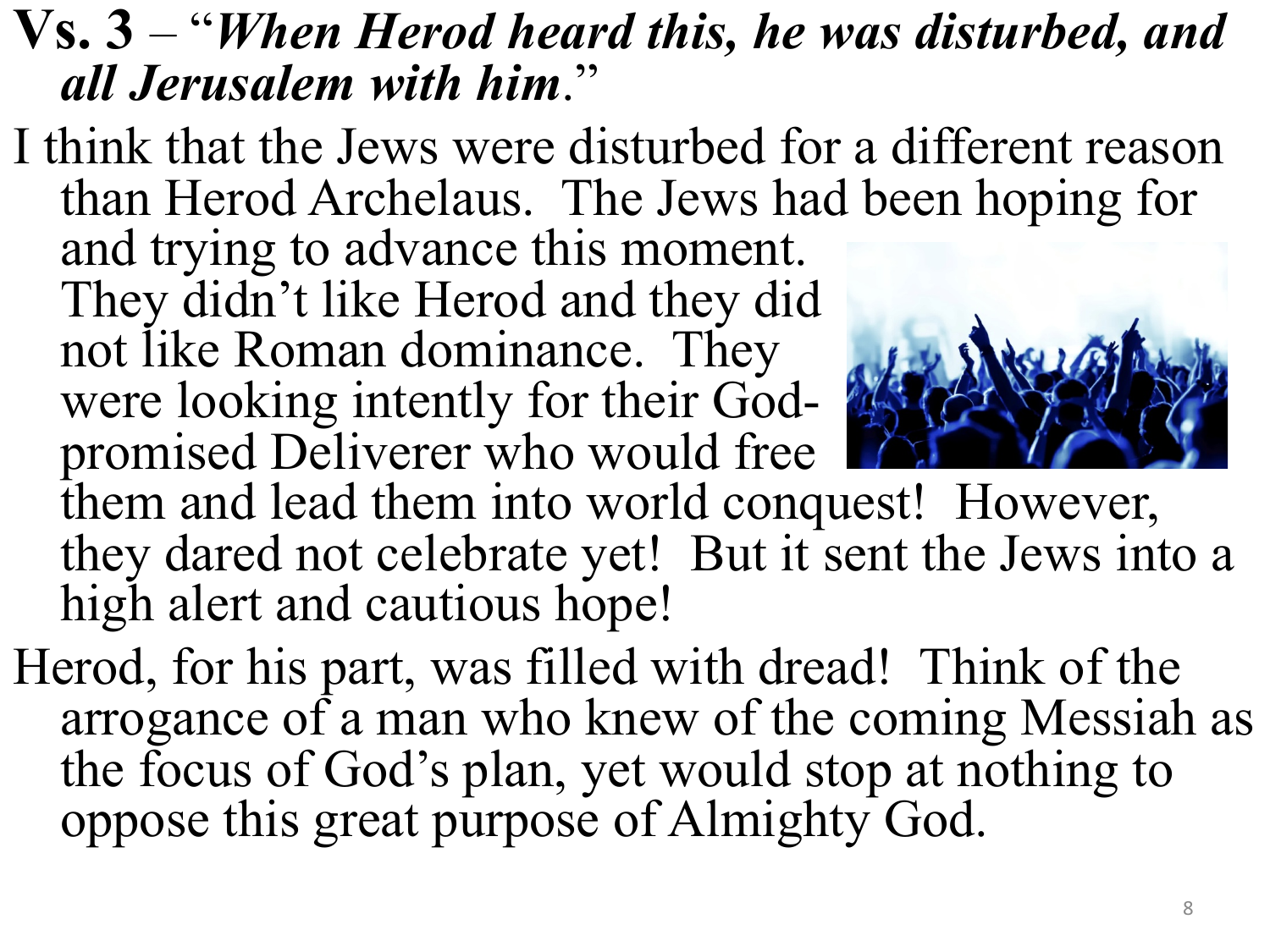- **Vs. 4-8** Herod went to the theologians, and indeed they confirmed that it was true, and it wouldn't be far away – Bethlehem was barely five miles south of Jerusalem. Still, interestingly enough, Herod did not pursue the magi toward Bethlehem. He was going to play it cool, let the magi do the work locating and identifying the Christ, come back and report to him, and then he would have his assassins swoop in and snuff out the little guy's life! It would be easy!
- It just seems strange that Herod didn't at least have his men follow and spy on the magi. It was an uncharacteristically casual approach to this possible challenge to his throne. But God was also at work, channeling Herod's inclinations.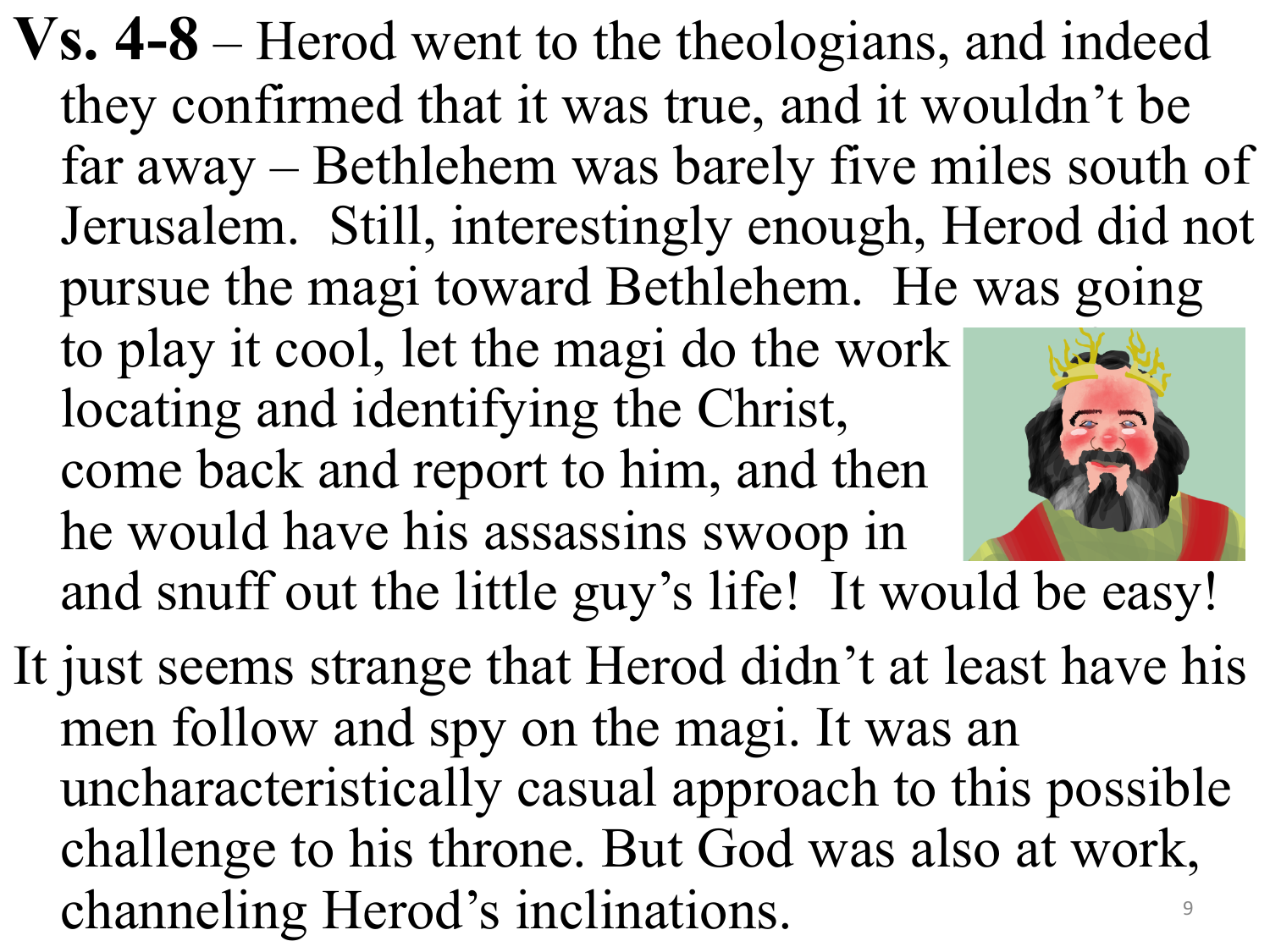## **Vs. 9** - "…*the star went ahead of them, until it stopped…*"

- This was no ordinary star. I cannot help but go back to the days of salvation history when the Spirit of God led Israel through the wilderness to their next stop - in a cloud by day and fire by night. This "star" seems to be something on par with that. Also, it appears that only the wise men were seeing this star since Herod had to inquire of them (and not his own astronomers) when the star had first appeared.
- It led them to the dwelling where Joseph and Mary and their toddler, Jesus, were staying. "*They were overjoyed*" – the magi knew this was their journey's end!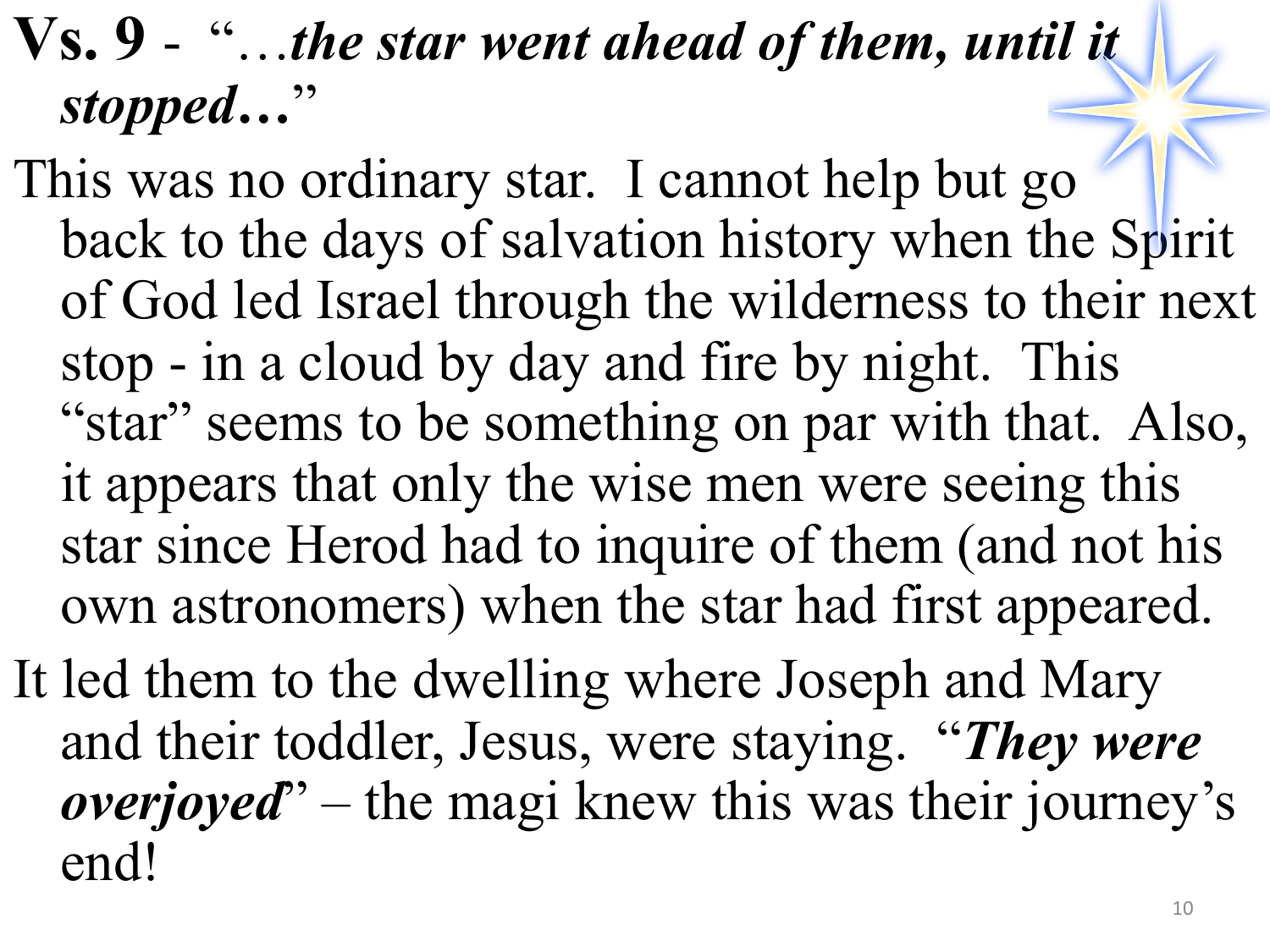## **Vs. 11** – "*On coming to the house, they saw the child with His mother, and they bowed down and worshipped Him*."

- God revealed Himself and his plan to these men, proving once again that God has compassion upon the nations, choosing to reveal Himself in many different ways. It answers the age old question – "*but how could God condemn those who have never heard?*" He is a compassionate God. To those that respond to the light He has given, He will give more light, until the seeker arrives and finds Him!
- \*Ethiopian eunuch / Cornelius the centurion  $\mathbb{I}_1$